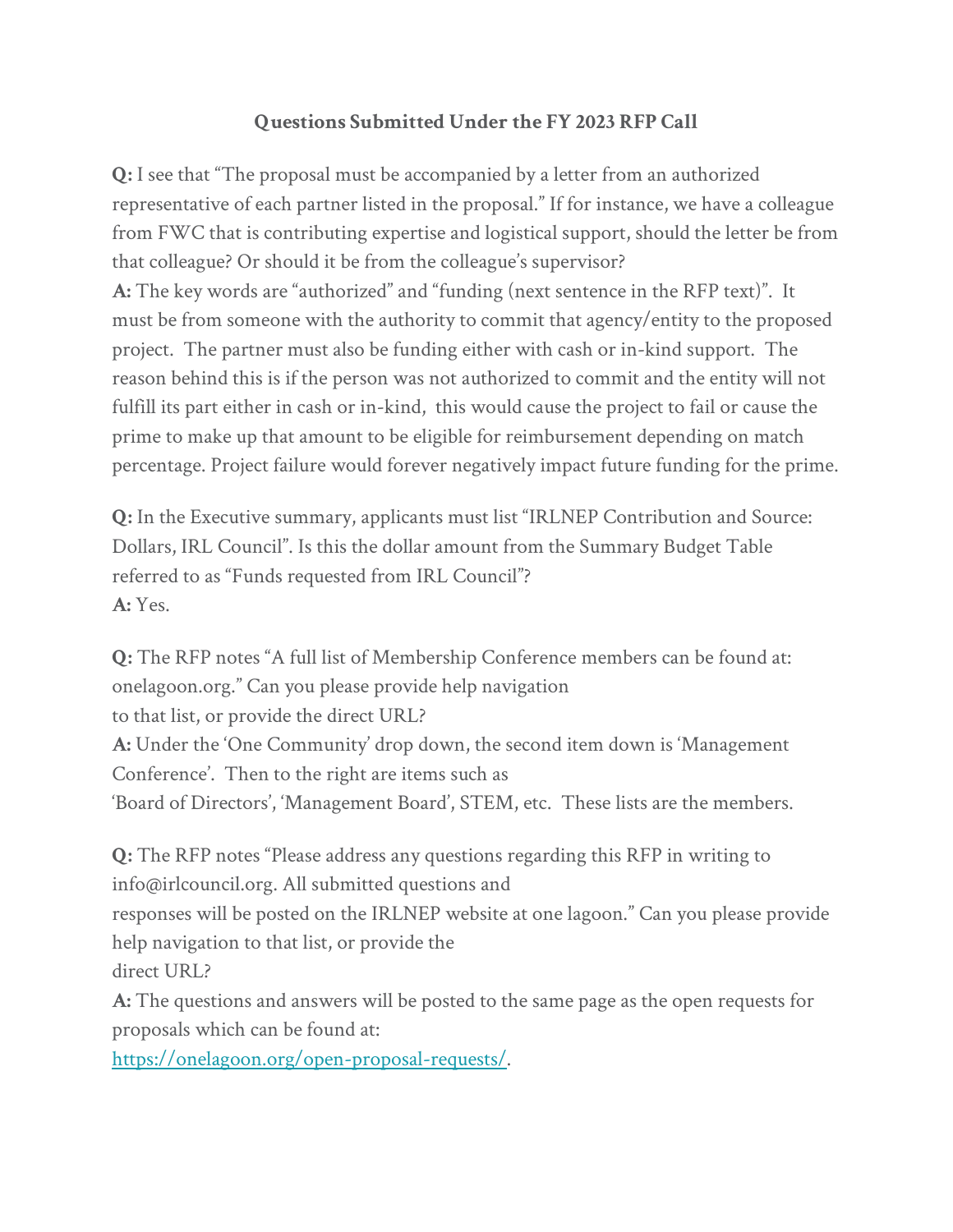**Q:** The proposal application asks to include longitude and latitude for the project site but our study will include surveying animals in the

entire lagoon, not just once specific site. How should we denote the entire lagoon as the project location?

**A:** Listing the entire lagoon as the location will be acceptable.

**Q:** I cannot find the CCMP on your website. Is there a certain location I should look? **A:** The CCMP is available at:

[https://onelagoon.org/wp-content/uploads/IRLNEP\\_Final-Draft-CCMP-](https://onelagoon.org/wp-content/uploads/IRLNEP_Final-Draft-CCMP-REVISION_2018-12-07_LowRes__20200204.pdf)[REVISION\\_2018-12-07\\_LowRes\\_\\_20200204.pdf](https://onelagoon.org/wp-content/uploads/IRLNEP_Final-Draft-CCMP-REVISION_2018-12-07_LowRes__20200204.pdf)

**Q:** Please confirm that the Executive Summary Page should include the table, a project description (not more than 250 words), key outputs and key outcomes (but not the maps or pictures) and it should only be 1 page.

**A:** The executive summary page should match the template in the proposal.

**Q:** For section J regarding expertise and past performance, do you want attachments documenting success (e.g. publications, previous

project summaries, etc.) or just a brief summary in the grant application itself?

**A:** You may include anything you think is relevant that will fit within the page limit of the proposal. Please remember this is for projects

of similar type only. Include specific documentation of similar projects implemented in last 5 years with location, documentation of

success, dates, cost of project and references to the agency or organization that funded the project.

**Q:** For the one-page executive summary, it states that half of the table should be in the Montserrat font. However, on multiple versions of

Word I don't seem to have access to this particular font. Is there another option we could be using?

**A:** Montserrat font is required. It is an open source font if your version of Word does not have it. Here is a link on how to add a font

from Microsoft: [https://support.microsoft.com/en-us/office/add-a-font-b7c5f17c-4426-](https://support.microsoft.com/en-us/office/add-a-font-b7c5f17c-4426-4b53-967f-455339c564c1) [4b53-967f-455339c564c1.](https://support.microsoft.com/en-us/office/add-a-font-b7c5f17c-4426-4b53-967f-455339c564c1) You can also add

the font to Adobe if it is not in that program.